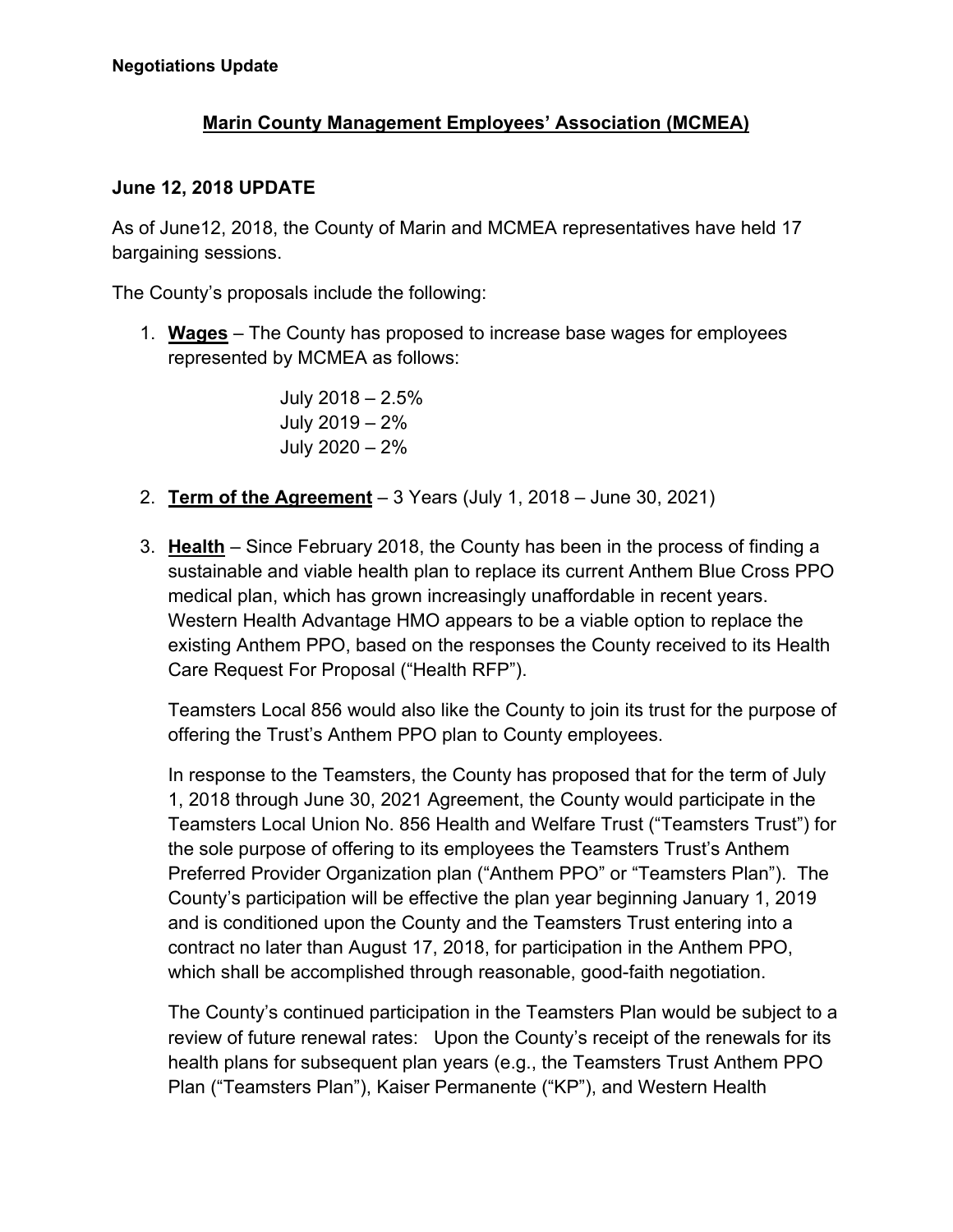Advantage ("WHA"))<sup>1</sup>, if the Teamsters Plan's required renewal premium rates exceed each of the competing carriers (e.g., KP and WHA) renewal rates by more than 10.0%, the Teamsters Plan will be automatically discontinued as an offering to all County of Marin participants as of January 1<sup>st</sup> of the immediately following calendar year.

- 4. **Fringe Benefits** The County will adjust its health insurance contribution by 3% for the employee + 1 and employee + family levels when the premium increase to the County's Kaiser S plan (or the County's lowest cost HMO at the time) is at least 3%.
- 5. **Cash Back** The County has proposed to gradually reduce all forms of cash back of unused fringe benefit monies for employees who receive County health benefits over the life of the new labor agreement as follows:

Effective July 1, 2018 – cap of \$100 per pay period Effective July 1, 2019 – cap of \$75 per pay period Effective July 1, 2020 – cap of \$50 per pay period

In addition, there will be no cash back for employees hired on or after July 1, 2018 and for employees who do not receive cash back as of July 1, 2018.

- 6. **Vacation** The County has proposed to 1) eliminate the highest level of vacation accrual for employees (i.e., the 30-year accrual level where employees earn 30 vacation days per year; 2) Increase by one year the time it takes for employees to reach an increased vacation accrual level; and 3) eliminate the County's penalty payment if for business reasons, the County must rescind its approval of an employee's vacation time off.
- 7. **Overtime** -The County has proposed that overtime will be paid based on actual hours worked (instead of hours in paid status) in excess of 40 or 37.5 hours per week.
- 8. **Shift Differential** The County has proposed to clearly define swing as 4 PM to 12 midnight and graveyard as 12 midnight to 8 AM.

  $1$  These plans are named for comparison purposes only. Should the County offer health plans that differ from the ones listed, the 10% figure will be based upon the rates of the health plans the County intends to offer. Naming of the plans is illustrative only of the current make-up of the County health plans and is not intended to be deemed as having been bargained.